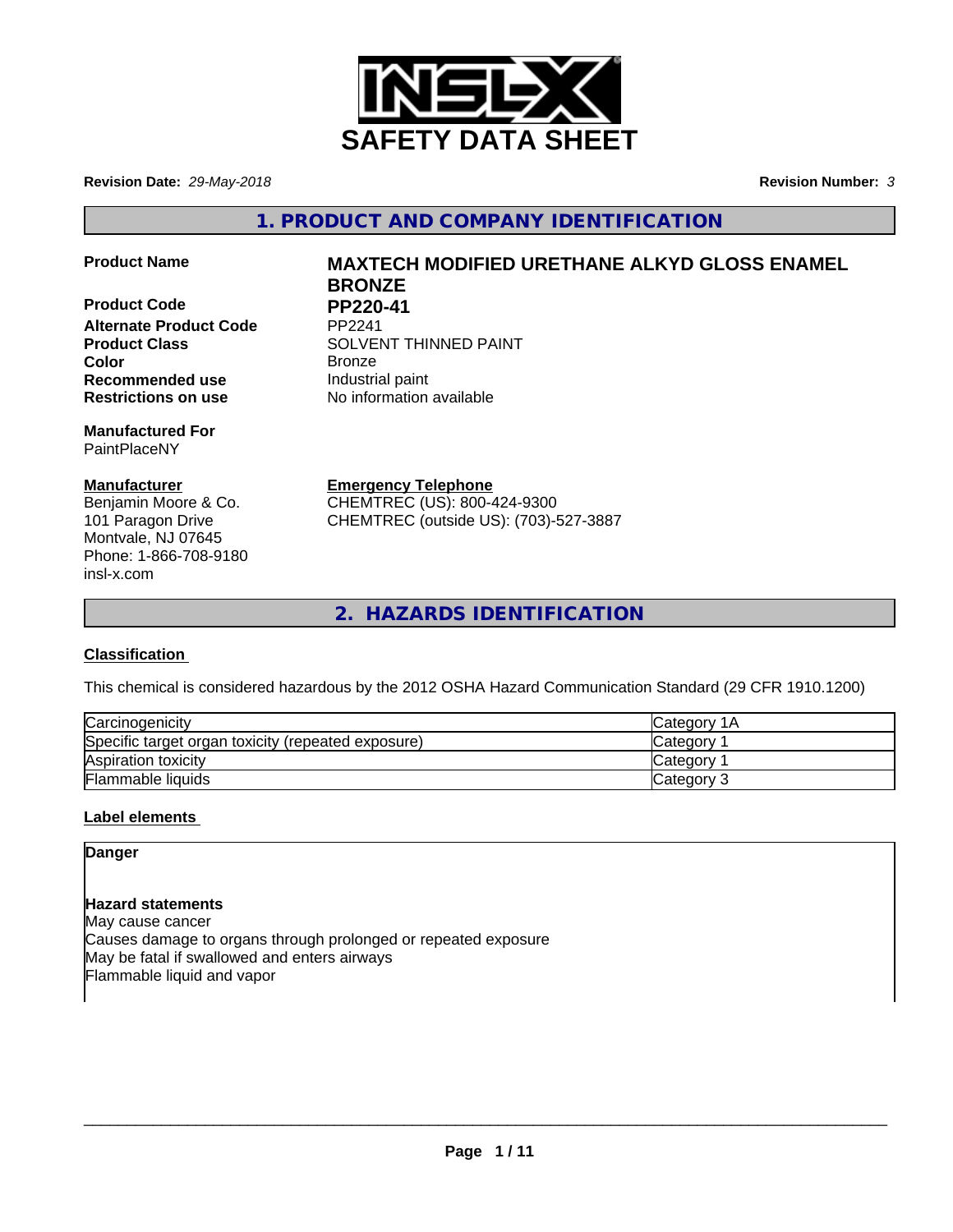

**Appearance** liquid **Odor** solvent

## **Precautionary Statements - Prevention**

Obtain special instructions before use Do not handle until all safety precautions have been read and understood Use personal protective equipment as required Do not breathe dust/fume/gas/mist/vapors/spray Wash face, hands and any exposed skin thoroughly after handling Do not eat, drink or smoke when using this product Keep away from heat, hot surfaces, sparks, open flames and other ignition sources. No smoking Keep container tightly closed Ground/bond container and receiving equipment Use explosion-proof electrical/ventilating/lighting/equipment Use only non-sparking tools Take precautionary measures against static discharge

## **Precautionary Statements - Response**

IF exposed or concerned: Get medical advice/attention **Skin** IF ON SKIN (or hair): Remove/Take off immediately all contaminated clothing. Rinse skin with water/shower **Ingestion** IF SWALLOWED: Immediately call a POISON CENTER or doctor/physician Do NOT induce vomiting **Fire** In case of fire: Use CO2, dry chemical, or foam for extinction

## **Precautionary Statements - Storage**

Store locked up Store in a well-ventilated place. Keep cool

## **Precautionary Statements - Disposal**

Dispose of contents/container to an approved waste disposal plant

## **Hazards not otherwise classified (HNOC)**

Rags, steel wool or waste soaked with this product may spontaneously catch fire if improperly discarded

## **Other information**

No information available

| 3. COMPOSITION/INFORMATION ON INGREDIENTS |
|-------------------------------------------|
|-------------------------------------------|

| ™ho.<br>$- - -$<br>name | . .<br>RI.                                      | . .<br>$\sqrt{2}$ |
|-------------------------|-------------------------------------------------|-------------------|
| imathn                  | $- - -$<br>$\sim$ $\sim$<br>$-55$<br>-บน<br>ושו | ~<br>u            |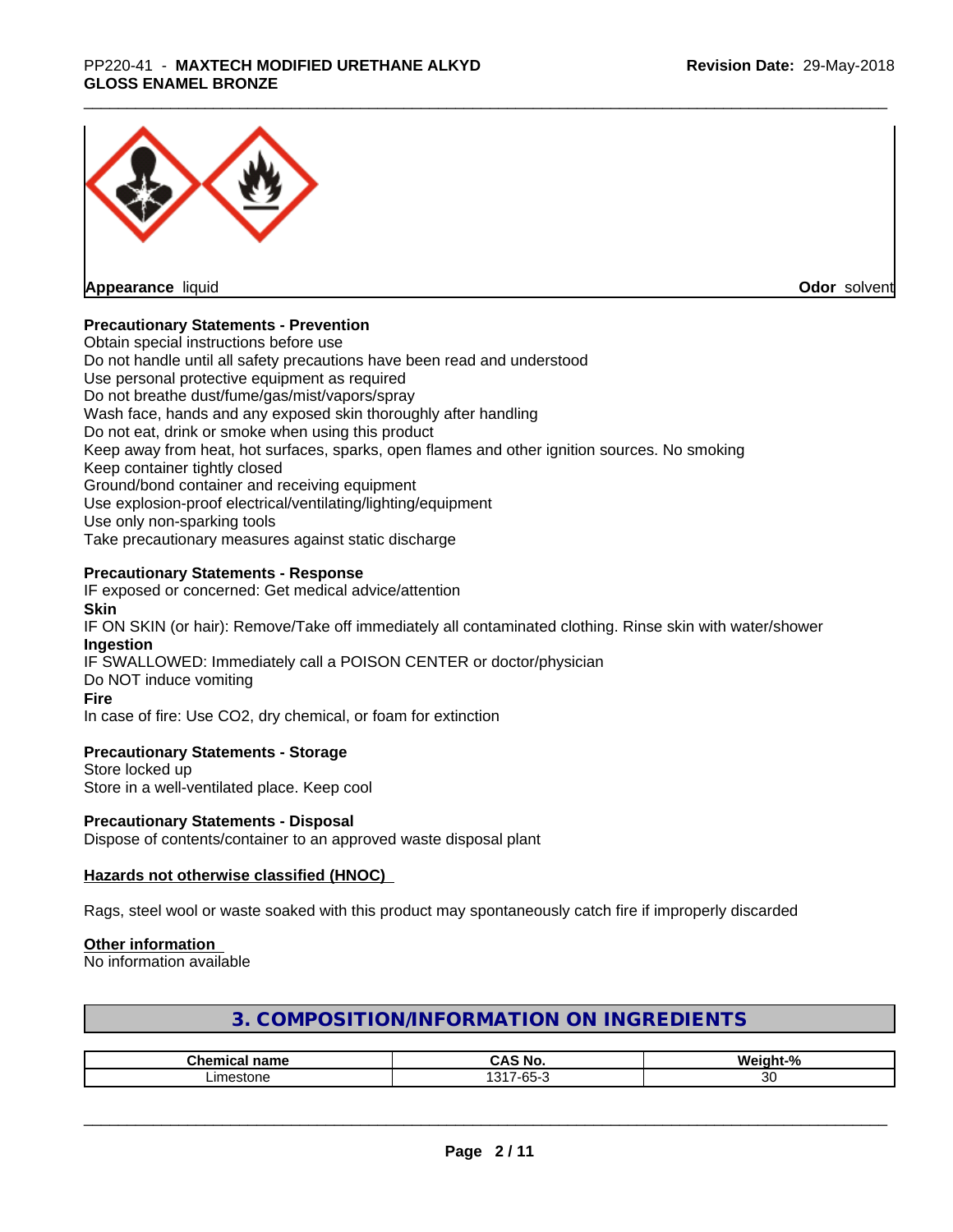## \_\_\_\_\_\_\_\_\_\_\_\_\_\_\_\_\_\_\_\_\_\_\_\_\_\_\_\_\_\_\_\_\_\_\_\_\_\_\_\_\_\_\_\_\_\_\_\_\_\_\_\_\_\_\_\_\_\_\_\_\_\_\_\_\_\_\_\_\_\_\_\_\_\_\_\_\_\_\_\_\_\_\_\_\_\_\_\_\_\_\_\_\_ PP220-41 - **MAXTECH MODIFIED URETHANE ALKYD GLOSS ENAMEL BRONZE**

| Stoddard solvent                           | 8052-41-3  | 20  |
|--------------------------------------------|------------|-----|
| Talc                                       | 14807-96-6 |     |
| Distillates, petroleum, hydrotreated light | 64742-47-8 |     |
| Titanium dioxide                           | 13463-67-7 |     |
| Zinc phosphate                             | 7779-90-0  |     |
| Carbon black                               | 1333-86-4  |     |
| Silica, crystalline                        | 14808-60-7 | 0.5 |
| Cobalt bis(2-ethylhexanoate)               | 136-52-7   | 0.5 |

|                                                  | 4. FIRST AID MEASURES                                                                                                                                                                                                   |
|--------------------------------------------------|-------------------------------------------------------------------------------------------------------------------------------------------------------------------------------------------------------------------------|
| <b>General Advice</b>                            | If symptoms persist, call a physician. Show this safety data sheet to the doctor in<br>attendance.                                                                                                                      |
| <b>Eye Contact</b>                               | Immediately flush with plenty of water. After initial flushing, remove any contact<br>lenses and continue flushing for at least 15 minutes. Keep eye wide open while<br>rinsing. If symptoms persist, call a physician. |
| <b>Skin Contact</b>                              | Wash off immediately with soap and plenty of water removing all contaminated<br>clothes and shoes. If skin irritation persists, call a physician.                                                                       |
| <b>Inhalation</b>                                | Move to fresh air. If symptoms persist, call a physician.<br>If not breathing, give artificial respiration. Call a physician immediately.                                                                               |
| Ingestion                                        | Clean mouth with water and afterwards drink plenty of water. Do not induce<br>vomiting without medical advice. Never give anything by mouth to an unconscious<br>person. Consult a physician.                           |
| <b>Protection Of First-Aiders</b>                | Use personal protective equipment.                                                                                                                                                                                      |
| <b>Most Important</b><br><b>Symptoms/Effects</b> | No information available.                                                                                                                                                                                               |
| <b>Notes To Physician</b>                        | Treat symptomatically.                                                                                                                                                                                                  |

**5. FIRE-FIGHTING MEASURES**

| As in any fire, wear self-contained breathing apparatus<br><b>Protective Equipment And Precautions For</b><br><b>Firefighters</b><br>pressure-demand, MSHA/NIOSH (approved or equivalent)<br>and full protective gear.                                                                                      |
|-------------------------------------------------------------------------------------------------------------------------------------------------------------------------------------------------------------------------------------------------------------------------------------------------------------|
|                                                                                                                                                                                                                                                                                                             |
| Combustible material. Closed containers may rupture if<br><b>Specific Hazards Arising From The Chemical</b><br>exposed to fire or extreme heat. Keep product and empty<br>container away from heat and sources of ignition. Thermal<br>decomposition can lead to release of irritating gases and<br>vapors. |
| No.<br><b>Sensitivity To Mechanical Impact</b>                                                                                                                                                                                                                                                              |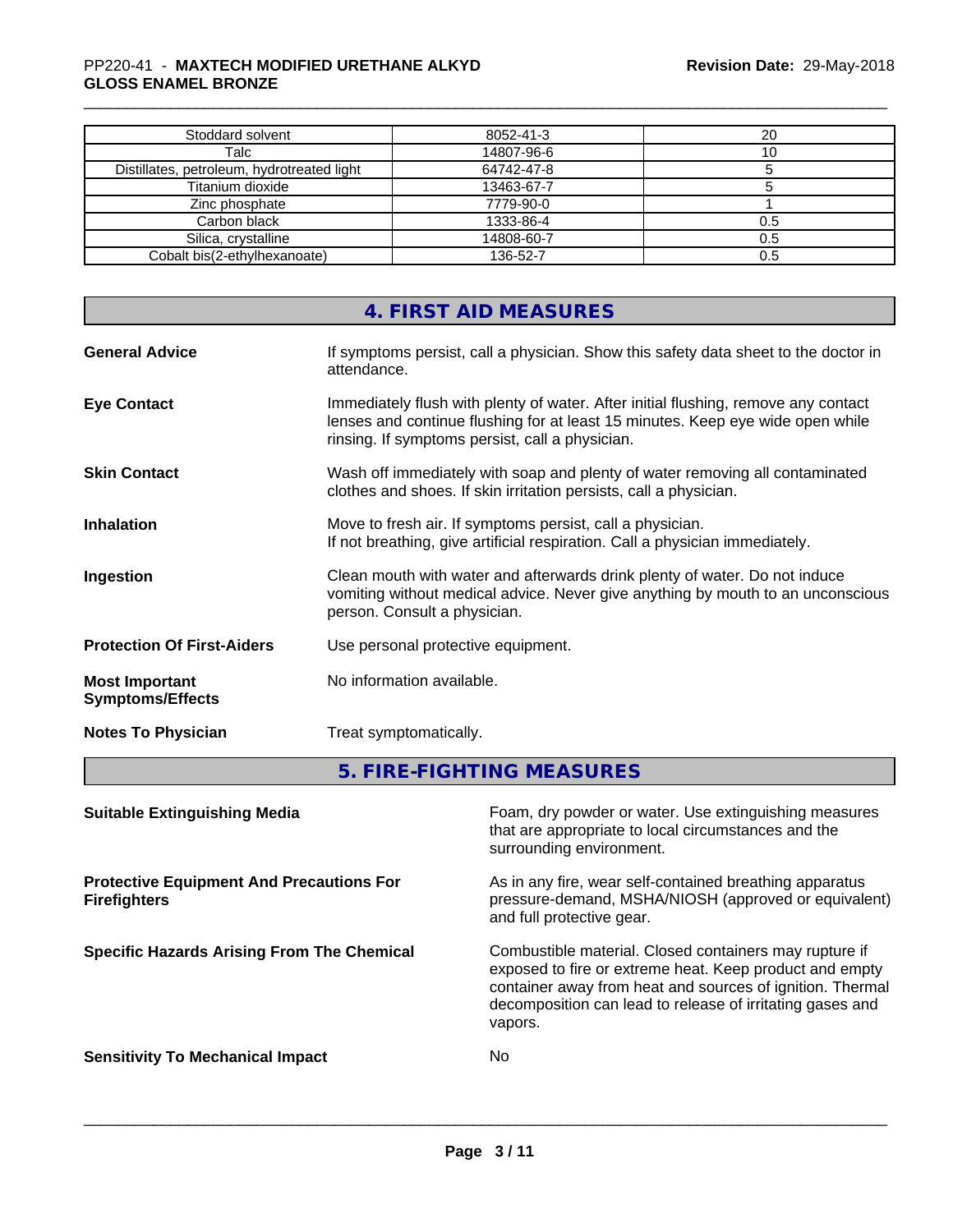| <b>Sensitivity To Static Discharge</b>                                           | Yes                                                     |
|----------------------------------------------------------------------------------|---------------------------------------------------------|
| <b>Flash Point Data</b><br>Flash Point (°F)<br>Flash Point (°C)<br><b>Method</b> | 104<br>40<br><b>PMCC</b>                                |
| <b>Flammability Limits In Air</b>                                                |                                                         |
| Lower flammability limit:<br><b>Upper flammability limit:</b>                    | Not available<br>Not available                          |
| <b>NFPA</b><br><b>Flammability: 2</b><br>Health: 1                               | <b>Instability: 0</b><br><b>Special: Not Applicable</b> |

#### **NFPA Legend** 0 - Not Hazardous

- 1 Slightly
- 2 Moderate
- 
- 3 High
- 4 Severe

*The ratings assigned are only suggested ratings, the contractor/employer has ultimate responsibilities for NFPA ratings where this system is used.*

*Additional information regarding the NFPA rating system is available from the National Fire Protection Agency (NFPA) at www.nfpa.org.*

## **6. ACCIDENTAL RELEASE MEASURES**

| <b>Personal Precautions</b>                                                                                                                                                     | Use personal protective equipment. Remove all sources of ignition.                                                                                                                                                                                                                                                                                                                            |
|---------------------------------------------------------------------------------------------------------------------------------------------------------------------------------|-----------------------------------------------------------------------------------------------------------------------------------------------------------------------------------------------------------------------------------------------------------------------------------------------------------------------------------------------------------------------------------------------|
| <b>Other Information</b>                                                                                                                                                        | Prevent further leakage or spillage if safe to do so. Do not allow material to<br>contaminate ground water system. Prevent product from entering drains. Do not<br>flush into surface water or sanitary sewer system. Local authorities should be<br>advised if significant spillages cannot be contained.                                                                                    |
| <b>Environmental precautions</b>                                                                                                                                                | See Section 12 for additional Ecological Information.                                                                                                                                                                                                                                                                                                                                         |
| <b>Methods for Cleaning Up</b><br>Dam up. Soak up with inert absorbent material. Pick up and transfer to properly<br>labeled containers. Clean contaminated surface thoroughly. |                                                                                                                                                                                                                                                                                                                                                                                               |
|                                                                                                                                                                                 | 7. HANDLING AND STORAGE                                                                                                                                                                                                                                                                                                                                                                       |
| <b>Handling</b>                                                                                                                                                                 | Use only in area provided with appropriate exhaust ventilation. Do not breathe<br>vapors or spray mist. Wear personal protective equipment. Take precautionary<br>measures against static discharges. To avoid ignition of vapors by static electricity<br>discharge, all metal parts of the equipment must be grounded. Keep away from<br>open flames, hot surfaces and sources of ignition. |
| <b>Storage</b>                                                                                                                                                                  | Keep containers tightly closed in a dry, cool and well-ventilated place. Keep away                                                                                                                                                                                                                                                                                                            |
|                                                                                                                                                                                 | from heat. Keep away from open flames, hot surfaces and sources of ignition.<br>Keep in properly labeled containers. Keep out of the reach of children.                                                                                                                                                                                                                                       |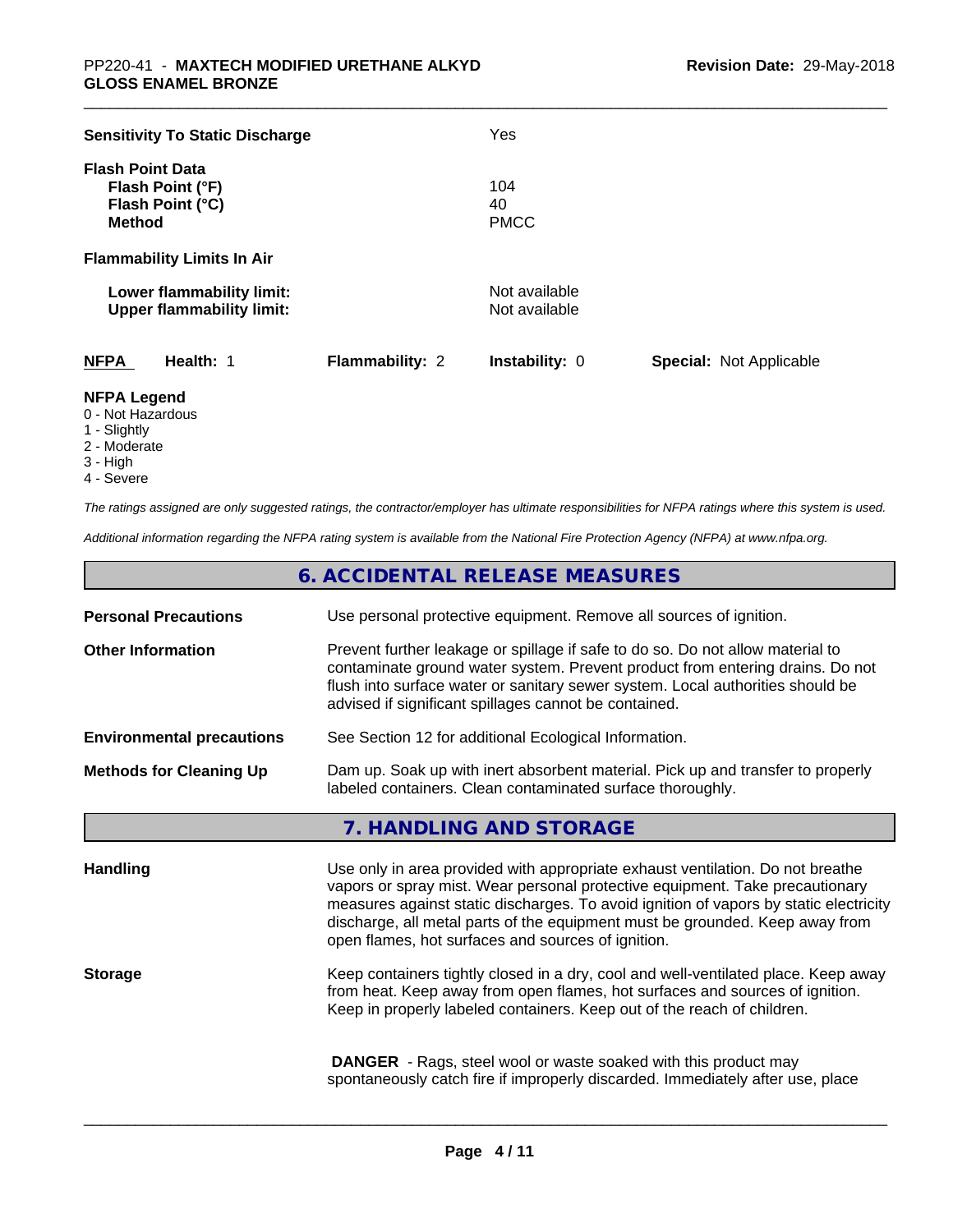rags, steel wool or waste in a sealed water-filled metal container.

**Incompatible Materials Incompatible with strong acids and bases and strong oxidizing agents.** 

## **8. EXPOSURE CONTROLS / PERSONAL PROTECTION**

#### **Exposure Limits**

| <b>Chemical name</b> | <b>ACGIH TLV</b>                | <b>OSHA PEL</b>              |
|----------------------|---------------------------------|------------------------------|
| Limestone            | N/E                             | 15 mg/m <sup>3</sup> - TWA   |
|                      |                                 | $5 \text{ mg/m}^3$ - TWA     |
| Stoddard solvent     | 100 ppm $-$ TWA                 | 500 ppm - TWA                |
|                      |                                 | 2900 mg/m <sup>3</sup> - TWA |
| Talc                 | $2 \text{ mg/m}^3$ - TWA        | 20 mppcf - TWA               |
| Titanium dioxide     | 10 mg/m $3$ - TWA               | 15 mg/m <sup>3</sup> - TWA   |
| Carbon black         | $3$ mg/m <sup>3</sup> - TWA     | $3.5 \text{ mg/m}^3$ - TWA   |
| Silica, crystalline  | $0.025$ mg/m <sup>3</sup> - TWA |                              |

## **Legend**

ACGIH - American Conference of Governmental Industrial Hygienists Exposure Limits OSHA - Occupational Safety & Health Administration Exposure Limits N/E - Not Established

| <b>Engineering Measures</b> | Ensure adequate ventilation, especially in confined areas. |  |
|-----------------------------|------------------------------------------------------------|--|
|-----------------------------|------------------------------------------------------------|--|

#### **Personal Protective Equipment**

| <b>Eye/Face Protection</b><br><b>Skin Protection</b><br><b>Respiratory Protection</b> | Safety glasses with side-shields.<br>Long sleeved clothing. Protective gloves.<br>In operations where exposure limits are exceeded, use a NIOSH approved<br>respirator that has been selected by a technically qualified person for the specific<br>work conditions. When spraying the product or applying in confined areas, wear a<br>NIOSH approved respirator specified for paint spray or organic vapors. |
|---------------------------------------------------------------------------------------|----------------------------------------------------------------------------------------------------------------------------------------------------------------------------------------------------------------------------------------------------------------------------------------------------------------------------------------------------------------------------------------------------------------|
| <b>Hygiene Measures</b>                                                               | Avoid contact with skin, eyes and clothing. Remove and wash contaminated<br>clothing before re-use. Wash thoroughly after handling. When using do not eat,<br>drink or smoke.                                                                                                                                                                                                                                  |

## **9. PHYSICAL AND CHEMICAL PROPERTIES**

| Appearance                  | liquid                   |
|-----------------------------|--------------------------|
| Odor                        | solvent                  |
| <b>Odor Threshold</b>       | No information available |
| Density (Ibs/gal)           | $10.75 - 10.85$          |
| <b>Specific Gravity</b>     | $1.28 - 1.30$            |
| рH                          | No information available |
| <b>Viscosity (cps)</b>      | No information available |
| Solubility(ies)             | No information available |
| <b>Water solubility</b>     | No information available |
| <b>Evaporation Rate</b>     | No information available |
| Vapor pressure @20 °C (kPa) | No information available |
| Vapor density               | No information available |
| Wt. % Solids                | 70 - 80                  |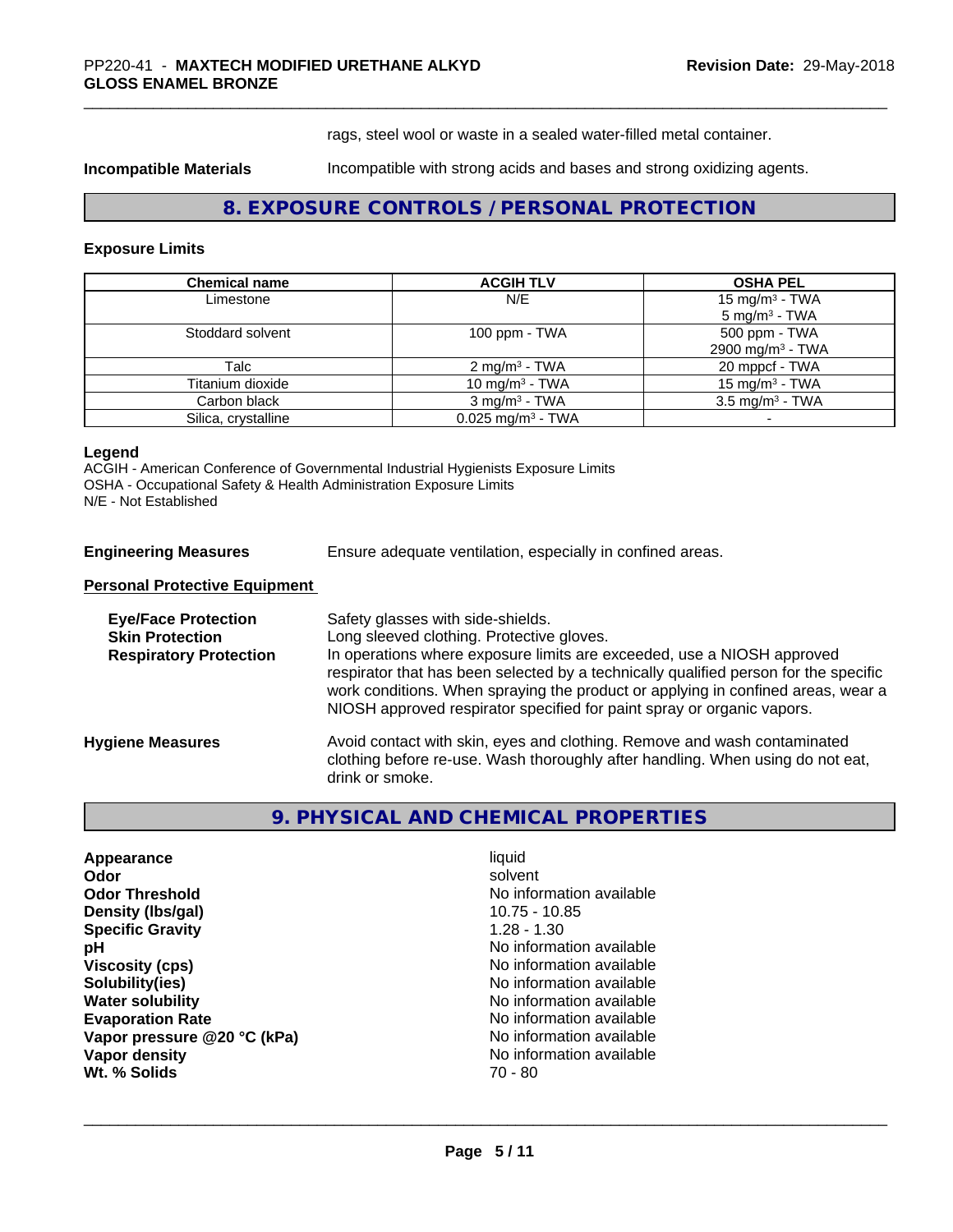| Vol. % Solids                        | $55 - 65$                |
|--------------------------------------|--------------------------|
| Wt. % Volatiles                      | $20 - 30$                |
| Vol. % Volatiles                     | $35 - 45$                |
| <b>VOC Regulatory Limit (g/L)</b>    | $340$                    |
| <b>Boiling Point (°F)</b>            | 279                      |
| <b>Boiling Point (°C)</b>            | 137                      |
| <b>Freezing Point (°F)</b>           | No information available |
| <b>Freezing Point (°C)</b>           | No information available |
| Flash Point (°F)                     | 104                      |
| Flash Point (°C)                     | 40                       |
| <b>Method</b>                        | <b>PMCC</b>              |
| Flammability (solid, gas)            | Not applicable           |
| <b>Upper flammability limit:</b>     | No information available |
| Lower flammability limit:            | No information available |
| <b>Autoignition Temperature (°F)</b> | No information available |
| <b>Autoignition Temperature (°C)</b> | No information available |
| Decomposition Temperature (°F)       | No information available |
| Decomposition Temperature (°C)       | No information available |
| <b>Partition coefficient</b>         | No information available |
|                                      |                          |

## **10. STABILITY AND REACTIVITY**

| <b>Reactivity</b>                       | Not Applicable                                                                           |
|-----------------------------------------|------------------------------------------------------------------------------------------|
| <b>Chemical Stability</b>               | Stable under normal conditions. Hazardous polymerisation<br>does not occur.              |
| <b>Conditions to avoid</b>              | Keep away from open flames, hot surfaces, static<br>electricity and sources of ignition. |
| <b>Incompatible Materials</b>           | Incompatible with strong acids and bases and strong<br>oxidizing agents.                 |
| <b>Hazardous Decomposition Products</b> | Thermal decomposition can lead to release of irritating<br>gases and vapors.             |
| Possibility of hazardous reactions      | None under normal conditions of use.                                                     |

**11. TOXICOLOGICAL INFORMATION**

**Product Information Information on likely routes of exposure Principal Routes of Exposure** Eye contact, skin contact and inhalation. **Acute Toxicity Product Information** Repeated or prolonged exposure to organic solvents may lead to permanent brain and nervous system damage. Intentional misuse by deliberately concentrating and inhaling vapors may be harmful or fatal.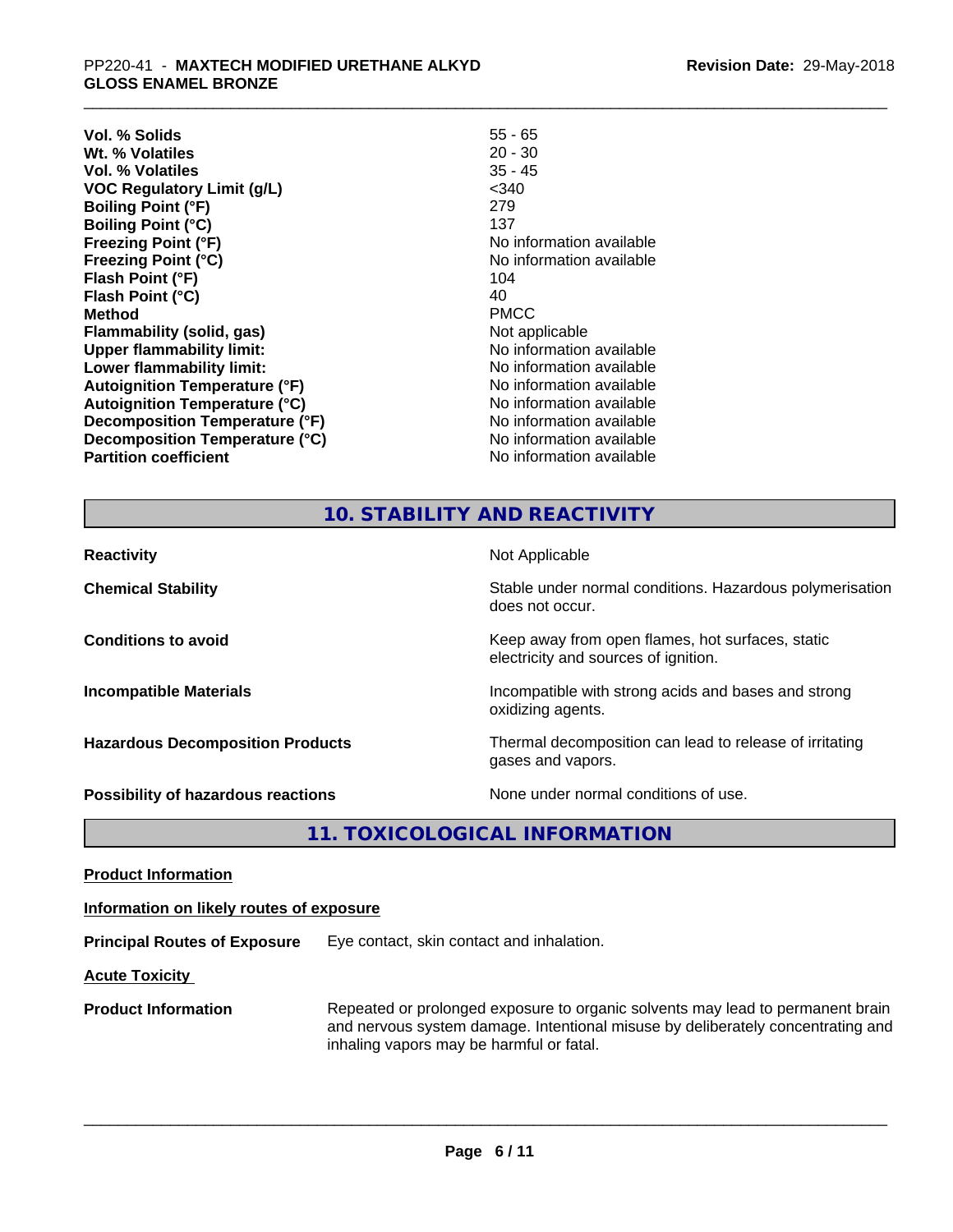## **<u>Symptoms related to the physical, chemical and toxicological characteristics</u>**

| <b>Symptoms</b>                 | No information available.                                                                                                                                                                                                            |
|---------------------------------|--------------------------------------------------------------------------------------------------------------------------------------------------------------------------------------------------------------------------------------|
|                                 | Delayed and immediate effects as well as chronic effects from short and long-term exposure                                                                                                                                           |
| Eye contact                     | Contact with eyes may cause irritation.                                                                                                                                                                                              |
| <b>Skin contact</b>             | May cause skin irritation and/or dermatitis. Prolonged skin contact may defat the<br>skin and produce dermatitis.                                                                                                                    |
| Ingestion                       | Ingestion may cause irritation to mucous membranes. Small amounts of this<br>product aspirated into the respiratory system during ingestion or vomiting may<br>cause mild to severe pulmonary injury, possibly progressing to death. |
| <b>Inhalation</b>               | High vapor / aerosol concentrations are irritating to the eyes, nose, throat and<br>lungs and may cause headaches, dizziness, drowsiness, unconsciousness, and<br>other central nervous system effects.                              |
| <b>Sensitization</b>            | No information available.                                                                                                                                                                                                            |
| <b>Neurological Effects</b>     | No information available.                                                                                                                                                                                                            |
| <b>Mutagenic Effects</b>        | No information available.                                                                                                                                                                                                            |
| <b>Reproductive Effects</b>     | No information available.                                                                                                                                                                                                            |
| <b>Developmental Effects</b>    | No information available.                                                                                                                                                                                                            |
| <b>Target organ effects</b>     | No information available.                                                                                                                                                                                                            |
| <b>STOT - repeated exposure</b> | Causes damage to organs through prolonged or repeated exposure if inhaled.                                                                                                                                                           |
| <b>STOT - single exposure</b>   | No information available.                                                                                                                                                                                                            |
| Other adverse effects           | No information available.                                                                                                                                                                                                            |
| <b>Aspiration Hazard</b>        | May be harmful if swallowed and enters airways. Small amounts of this product<br>aspirated into the respiratory system during ingestion or vomiting may cause mild<br>to severe pulmonary injury, possibly progressing to death.     |

## **Numerical measures of toxicity**

#### **The following values are calculated based on chapter 3.1 of the GHS document**

| <b>ATEmix (oral)</b> | 98020 mg/kg |
|----------------------|-------------|
| ATEmix (dermal)      | 45733 mg/kg |

## **Component Information**

## **Acute Toxicity**

Stoddard solvent LD50 Oral: > 5,000 mg/kg (Rat) LD50 Dermal: > 3160 mg/kg (Rabbit) LC50 Inhalation (Vapor): > 6.1 mg/L (Rat) Distillates, petroleum, hydrotreated light LD50 Oral: > 5,000 mg/kg (Rat) LD50 Dermal: > 3,000 mg/kg (Rabbit) Titanium dioxide LD50 Oral: > 10000 mg/kg (Rat) Carbon black LD50 Oral: > 15400 mg/kg (Rat) LD50 Dermal: > 3000 mg/kg (Rabbit) Silica, crystalline LD50 Oral: 500 mg/kg (Rat)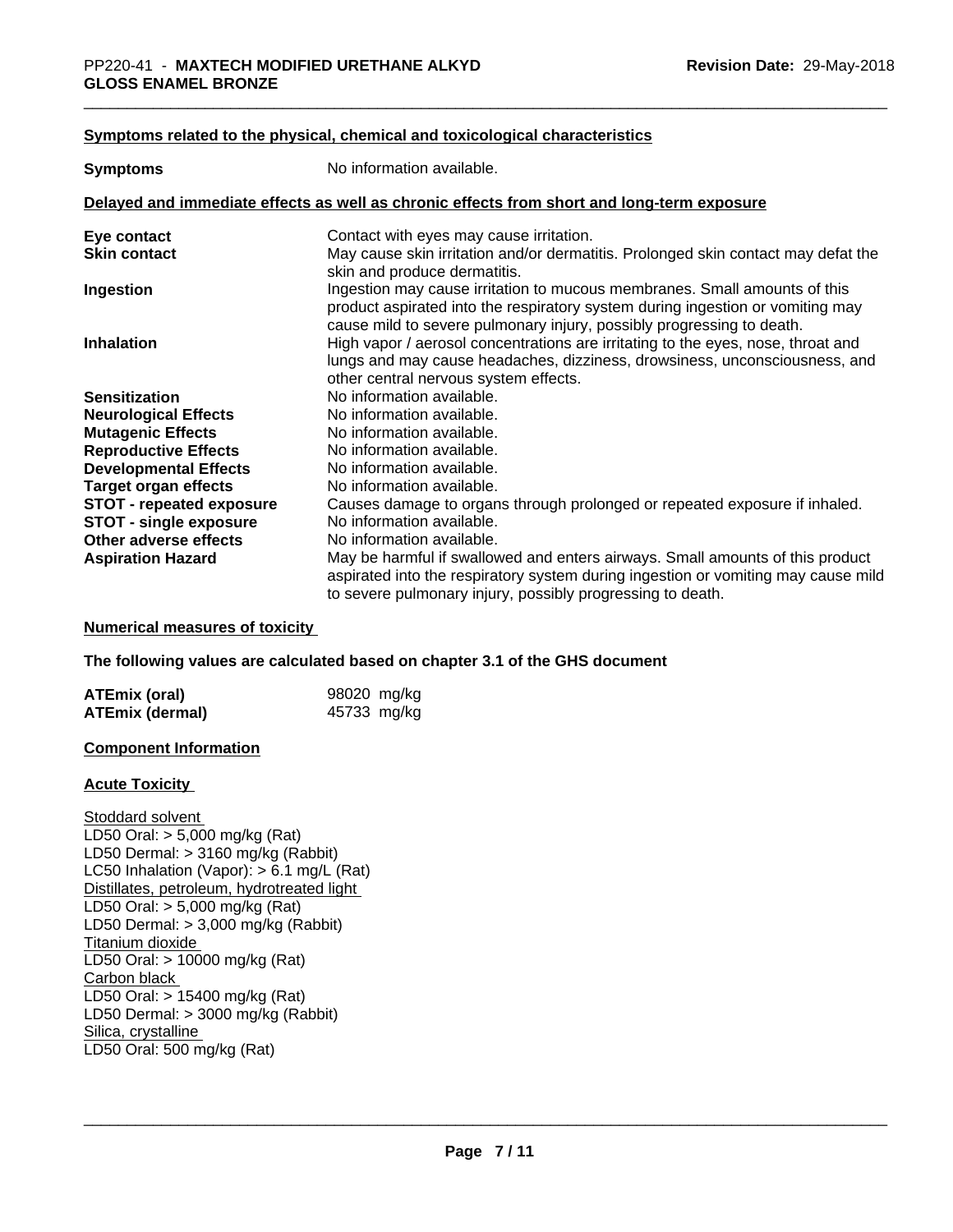## **Carcinogenicity**

*The information below indicateswhether each agency has listed any ingredient as a carcinogen:.*

| Chemical name                | <b>IARC</b>         | <b>NTP</b>  | <b>OSHA</b> |
|------------------------------|---------------------|-------------|-------------|
|                              | 2B - Possible Human |             | Listed      |
| Titanium dioxide             | Carcinogen          |             |             |
|                              | 2B - Possible Human |             | Listed      |
| Carbon black                 | Carcinogen          |             |             |
|                              | - Human Carcinogen  | Known Human | Listed      |
| Silica, crystalline          |                     | Carcinogen  |             |
|                              | 2B - Possible Human |             | Listed      |
| Cobalt bis(2-ethylhexanoate) | Carcinogen          |             |             |

• Crystalline Silica has been determined to be carcinogenic to humans by IARC (1) when in respirable form. Risk of cancer depends on duration and level of inhalation exposure to spray mist or dust from sanding the dried paint.

• Although IARC has classified titanium dioxide as possibly carcinogenic to humans (2B), their summary concludes: "No significant exposure to titanium dioxide is thought to occur during the use of products in which titanium dioxide is bound to other materials, such as paint."

• Cobalt and cobalt compounds are listed as possible human carcinogens by IARC (2B). However, there is inadequate evidence of the carcinogenicity of cobalt and cobalt compounds in humans.

#### **Legend**

IARC - International Agency for Research on Cancer NTP - National Toxicity Program OSHA - Occupational Safety & Health Administration

**12. ECOLOGICAL INFORMATION**

## **Ecotoxicity Effects**

The environmental impact of this product has not been fully investigated.

## **Product Information**

## **Acute Toxicity to Fish**

No information available

## **Acute Toxicity to Aquatic Invertebrates**

No information available

## **Acute Toxicity to Aquatic Plants**

No information available

## **Persistence / Degradability**

No information available.

#### **Bioaccumulation**

No information available.

#### **Mobility in Environmental Media**

No information available.

## **Ozone**

No information available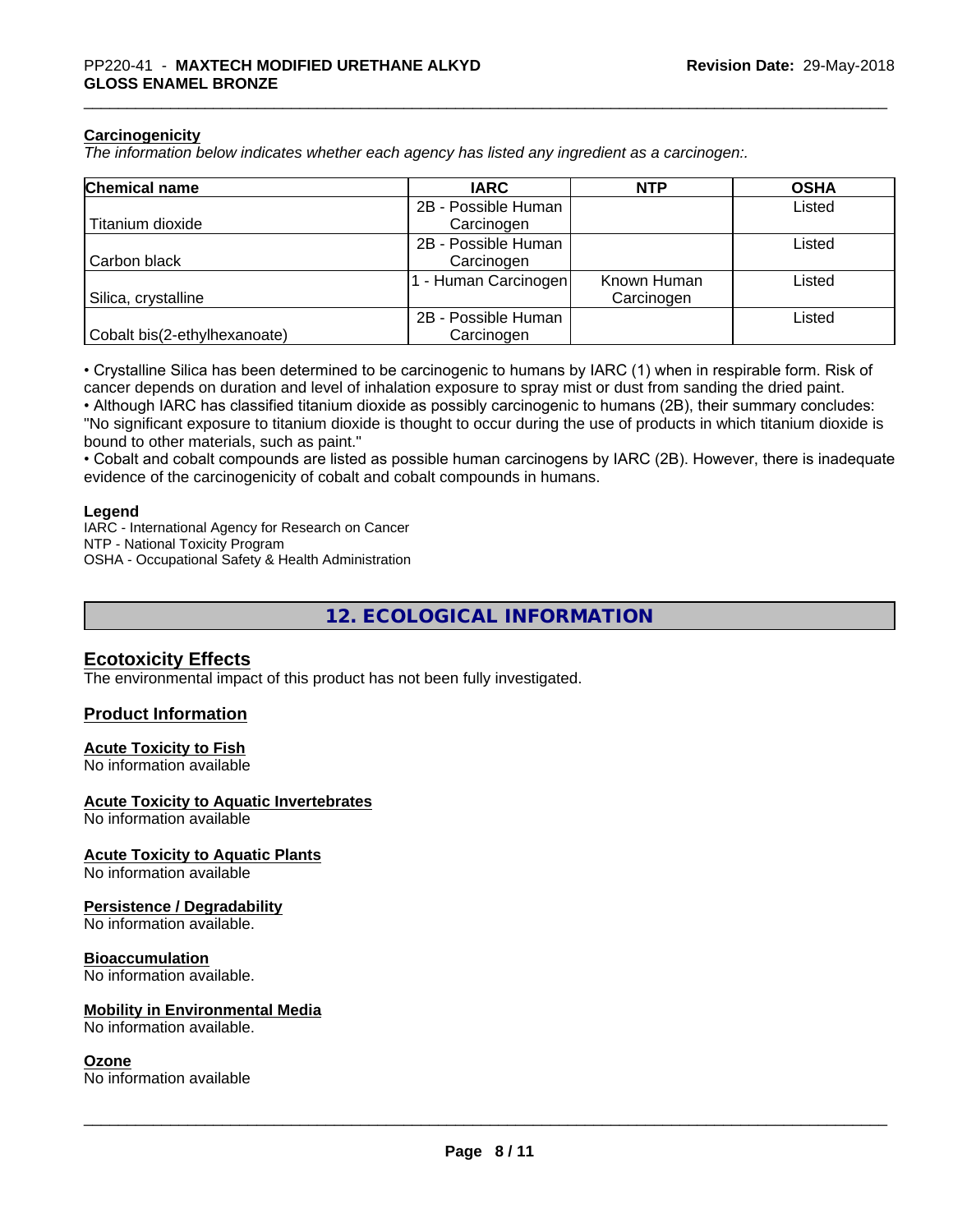## **Component Information**

## **Acute Toxicity to Fish**

Titanium dioxide  $LC50:$  > 1000 mg/L (Fathead Minnow - 96 hr.)

## **Acute Toxicity to Aquatic Invertebrates**

No information available

#### **Acute Toxicity to Aquatic Plants**

No information available

|                                | 13. DISPOSAL CONSIDERATIONS                                                                                                                                                                                               |
|--------------------------------|---------------------------------------------------------------------------------------------------------------------------------------------------------------------------------------------------------------------------|
| <b>Waste Disposal Method</b>   | Dispose of in accordance with federal, state, and local regulations. Local<br>requirements may vary, consult your sanitation department or state-designated<br>environmental protection agency for more disposal options. |
| <b>Empty Container Warning</b> | Emptied containers may retain product residue. Follow label warnings even after<br>container is emptied. Residual vapors may explode on ignition.                                                                         |

## **14. TRANSPORT INFORMATION**

| <b>DOT</b> |
|------------|
|------------|

| <b>Proper Shipping Name</b> | PAINT                                                      |
|-----------------------------|------------------------------------------------------------|
| <b>Hazard class</b>         |                                                            |
| UN-No.                      | UN1263                                                     |
| <b>Packing Group</b>        | Ш                                                          |
| <b>Description</b>          | UN1263, PAINT, 3, III, Marine Pollutant (Stoddard solvent) |

In the US this material may be reclassified as a Combustible Liquid and is not regulated in containers of less than 119 gallons (450 liters) via surface transportation (refer to 49CFR173.120(b)(2) for further information).

| <b>ICAO/IATA</b> | Contact the preparer for further information. |
|------------------|-----------------------------------------------|
| IMDG / IMO       | Contact the preparer for further information. |
|                  | 15. REGULATORY INFORMATION                    |

## **International Inventories**

| <b>TSCA: United States</b> | Yes - All components are listed or exempt. |
|----------------------------|--------------------------------------------|
| <b>DSL: Canada</b>         | Yes - All components are listed or exempt. |

## **Federal Regulations**

## **SARA 311/312 hazardous categorization**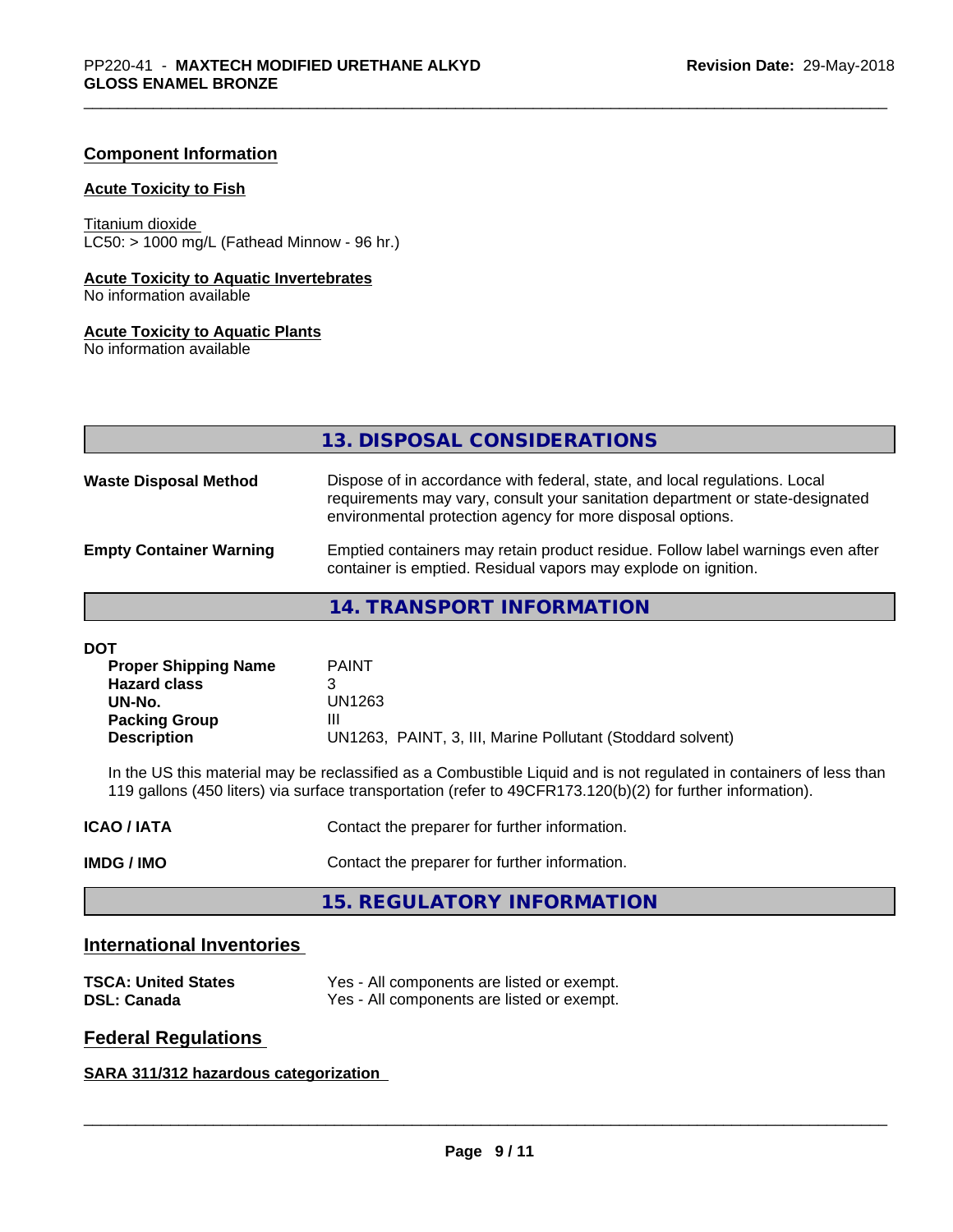| Acute health hazard               | Yes |
|-----------------------------------|-----|
| Chronic Health Hazard             | Yes |
| Fire hazard                       | Yes |
| Sudden release of pressure hazard | Nο  |
| Reactive Hazard                   | N٥  |

## **SARA 313**

Section 313 of Title III of the Superfund Amendments and Reauthorization Act of 1986 (SARA). This product contains a chemical or chemicals which are subject to the reporting requirements of the Act and Title 40 of the Code of Federal Regulations, Part 372:

*None*

#### **Clean Air Act,Section 112 Hazardous Air Pollutants (HAPs) (see 40 CFR 61)** This product contains the following HAPs:

*None*

## **US State Regulations**

## **California Proposition 65**

**A** WARNING: Cancer and Reproductive Harm– www.P65warnings.ca.gov

## **State Right-to-Know**

| <b>Chemical name</b> | <b>Massachusetts</b> | <b>New Jersey</b> | Pennsylvania |
|----------------------|----------------------|-------------------|--------------|
| Limestone            |                      |                   |              |
| Stoddard solvent     |                      |                   |              |
| Talc                 |                      |                   |              |
| Titanium dioxide     |                      |                   |              |
| Carbon black         |                      |                   |              |
| Silica, crystalline  |                      |                   |              |

**Legend**

X - Listed

**16. OTHER INFORMATION**

**HMIS** - **Health:** 1\* **Flammability:** 2 **Reactivity:** 0 **PPE:** -

 $\overline{\phantom{a}}$  ,  $\overline{\phantom{a}}$  ,  $\overline{\phantom{a}}$  ,  $\overline{\phantom{a}}$  ,  $\overline{\phantom{a}}$  ,  $\overline{\phantom{a}}$  ,  $\overline{\phantom{a}}$  ,  $\overline{\phantom{a}}$  ,  $\overline{\phantom{a}}$  ,  $\overline{\phantom{a}}$  ,  $\overline{\phantom{a}}$  ,  $\overline{\phantom{a}}$  ,  $\overline{\phantom{a}}$  ,  $\overline{\phantom{a}}$  ,  $\overline{\phantom{a}}$  ,  $\overline{\phantom{a}}$ 

## **HMIS Legend**

- 0 Minimal Hazard
- 1 Slight Hazard
- 2 Moderate Hazard
- 3 Serious Hazard
- 4 Severe Hazard
- **Chronic Hazard**

X - Consult your supervisor or S.O.P. for "Special" handling instructions.

*Note: The PPE rating has intentionally been left blank. Choose appropriate PPE that will protect employees from the hazards the material will present under the actual normal conditions of use.*